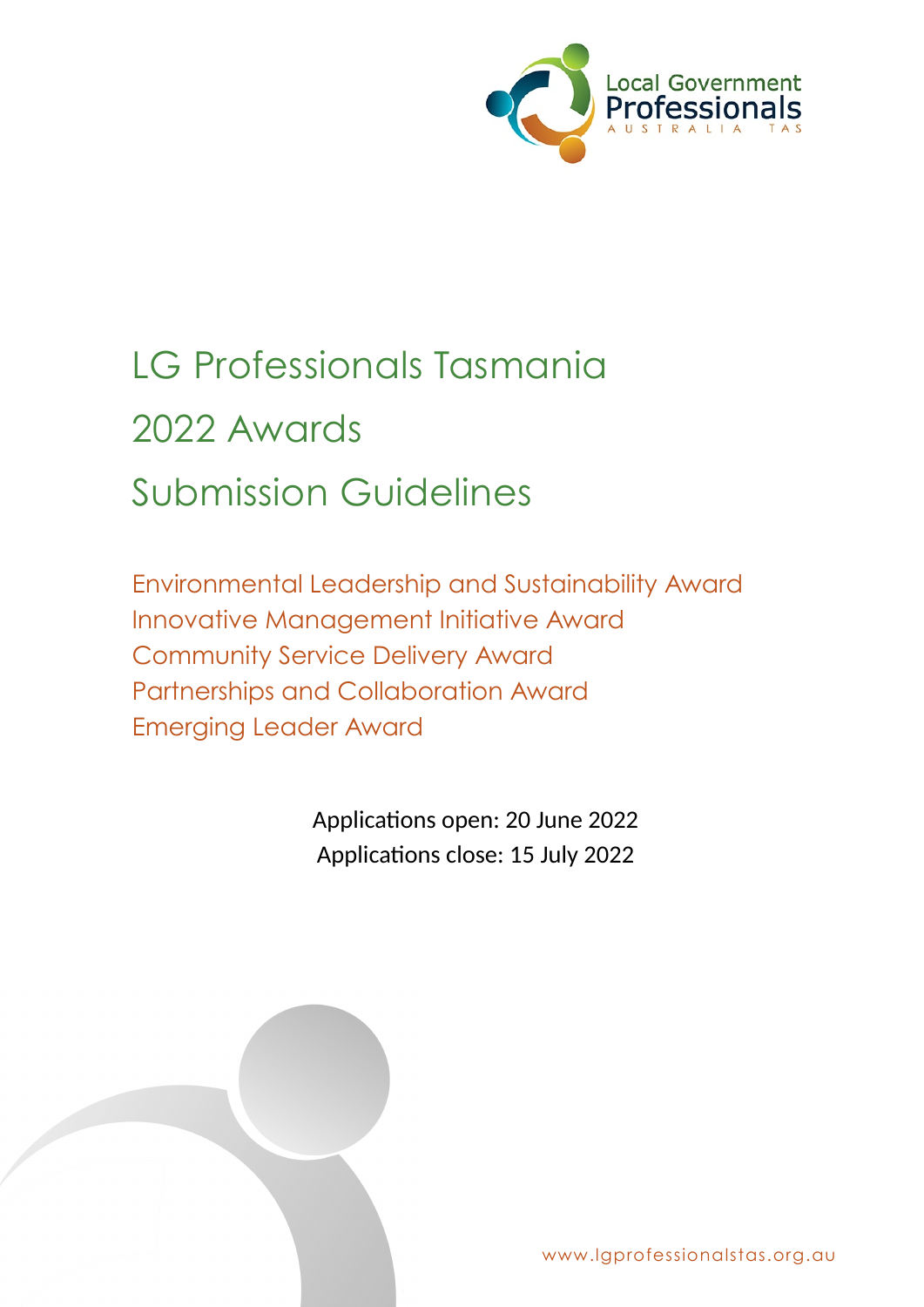

## **1. About the Awards**

Local Government Professionals Australia (LG Professionals Australia) is the national body representing local council executives and professionals that promote the interests of members through advocacy, networking, and thought leadership. The members are the state and territorybased local government professional organisations including LG Professionals Tasmania.

The LG Professionals Australia National Federation Awards is an annual celebration of outstanding achievements in local government. The awards honour local governments for their efforts in making a difference in their communities, by showcasing innovative solutions that demonstrate leading practices, deliver quality services and better outcomes for communities, and have the potential to be replicated across the country.

## **Here in Tasmania, the awards program has been designed to support the national awards with the state winners being entered into the national competition.**

The National Awards will be presented in September

The National winners will:

- − Receive a trophy for their council and individual certificates for all team members;
- − Feature in an awards publication to be circulated industry-wide; and
- − Have the opportunity to self-promote through a publicity program with LG Professionals Australia which may include presenting at associated events.

# **2. Award Categories**

## **Environmental Leadership and Sustainability Award**

This award recognises dedication to environmental and sustainability excellence in projects that meet the needs of the present without compromising the future. This may include stand-out projects or initiatives or apply to the improvement of corporate processes that demonstrate real or potential benefit to the environment. Sustainability may refer to both environmental considerations and wider sustainability impacts on people, resources, and communities.

## **Innovative Management Initiative Award**

This award recognises projects or initiatives that demonstrate new approaches to leading, facilitating, or administering which result in positive changes to local government processes and practices, and ultimately bringing outstanding benefits for the council and/or the wider community.

The Innovative Management Initiative Award is proudly sponsored by JLT Public Sector.



**Community Service Delivery Award**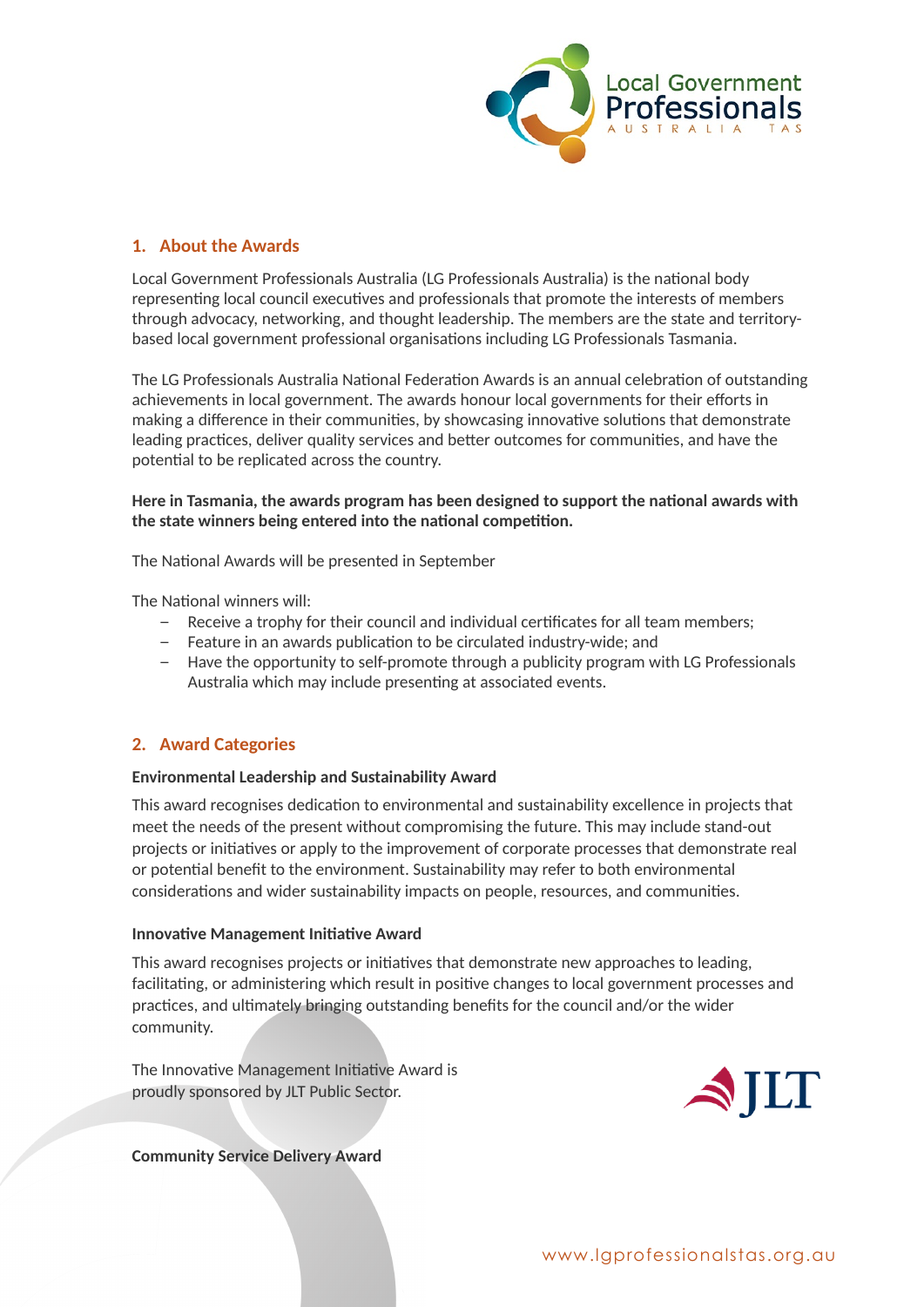

This award recognises excellence in community services as evidenced by way of corporate process improvements, outstanding project initiatives, management and leadership practices, or similar demonstration of practicality and resourcefulness. The award recognises councils that consider their responsibility in shaping community views and behaviours and actively engage with citizens.

## **Partnerships and Collaboration Award**

This award recognises effective community and/or cross-council collaboration in achieving positive outcomes. This collaboration may include partnerships that either provide or improve upon existing services that enhance physical or social infrastructure or strengthen links to other levels of government.

The Partnerships and Collaboration Award is proudly sponsored by RDA Tasmania.



## **3. How to Enter**

Nominations should be [submitted online](https://lgprofessionalstas.org.au/awards/award-application/) by **5.00 pm, Friday 15th July 2022.** No late submissions will be accepted.

By submitting the nominations, councils and applicants consent to the written materials and photos provided to be used by LG Professionals Australia in any publications, brochures, internet site, or other promotional initiatives.

# **4. Key 2022 Dates**

| <b>Nominations open</b>                                                                  | Monday 20 June                   |
|------------------------------------------------------------------------------------------|----------------------------------|
| Nominations close                                                                        | Friday 15 July                   |
| <b>Judging Period</b>                                                                    | Monday 18th - 22nd July          |
| Tas winners announced at awards ceremony                                                 | Thursday 11 <sup>th</sup> August |
| Winners assisted to apply for National Awards, closing                                   |                                  |
| National winners announced at the LG Professionals<br>Australia Awards Dinner (Canberra) | September                        |

## **5. Assessment Criteria**

An independent judging panel will assess all submissions. Word limits must be strictly adhered to. Each application will be considered in the local council and community context. Larger funded projects will not necessarily be rated higher than smaller initiatives.

The panel's decision is final, and there will be no further correspondence in relation to their decision.